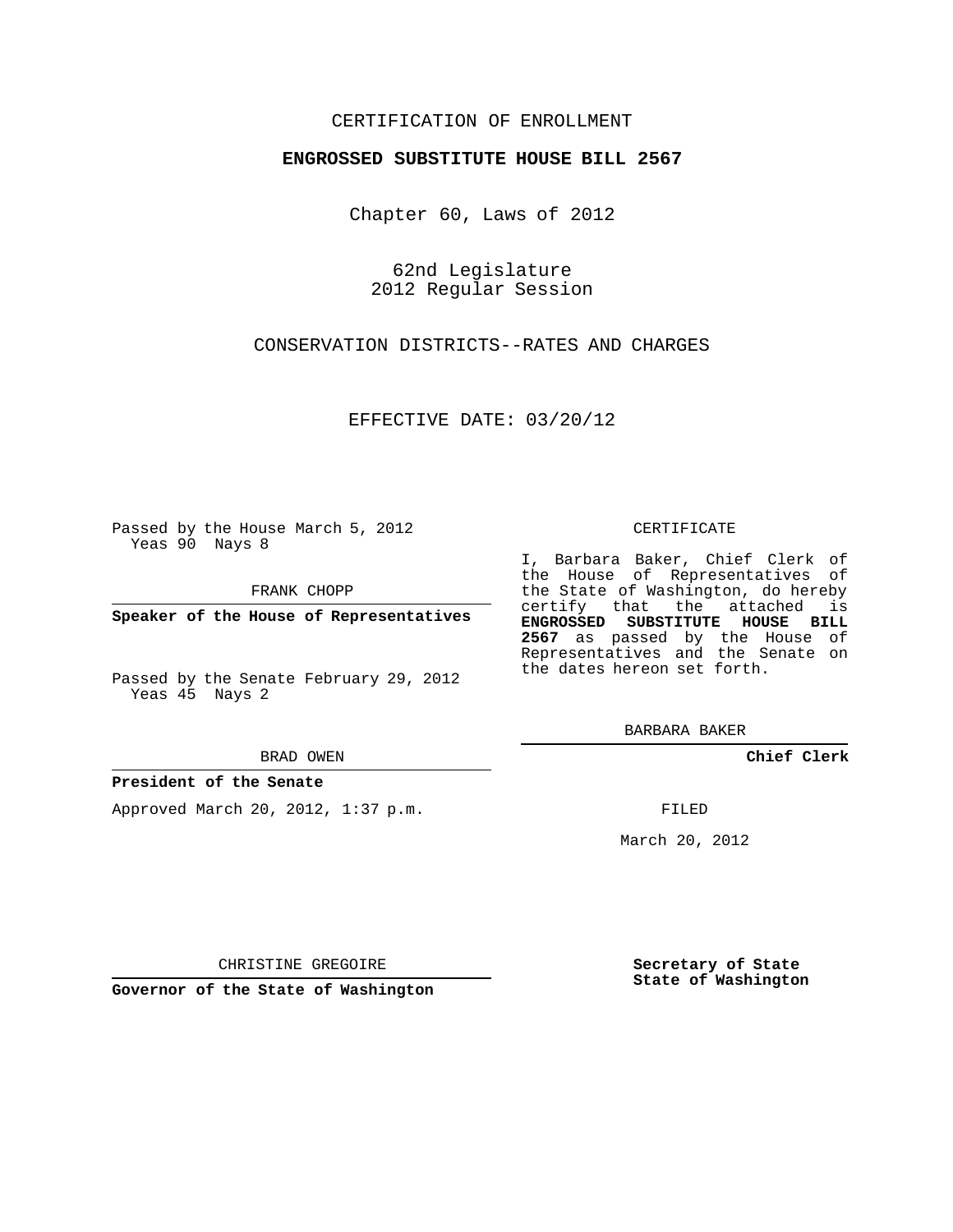# **ENGROSSED SUBSTITUTE HOUSE BILL 2567** \_\_\_\_\_\_\_\_\_\_\_\_\_\_\_\_\_\_\_\_\_\_\_\_\_\_\_\_\_\_\_\_\_\_\_\_\_\_\_\_\_\_\_\_\_

\_\_\_\_\_\_\_\_\_\_\_\_\_\_\_\_\_\_\_\_\_\_\_\_\_\_\_\_\_\_\_\_\_\_\_\_\_\_\_\_\_\_\_\_\_

AS AMENDED BY THE SENATE

Passed Legislature - 2012 Regular Session

**State of Washington 62nd Legislature 2012 Regular Session**

**By** House Local Government (originally sponsored by Representative Fitzgibbon)

READ FIRST TIME 01/31/12.

 AN ACT Relating to authorizing an optional system of rates and charges for conservation districts; adding a new section to chapter 89.08 RCW; and declaring an emergency.

BE IT ENACTED BY THE LEGISLATURE OF THE STATE OF WASHINGTON:

 NEW SECTION. **Sec. 1.** A new section is added to chapter 89.08 RCW to read as follows:

 (1) Any county legislative authority may approve by resolution revenues to a conservation district by fixing rates and charges. The county legislative authority may provide for this system of rates and charges as an alternative to, but not in addition to, a special assessment provided by RCW 89.08.400. In fixing rates and charges, the county legislative authority may in its discretion consider the information proposed to the county legislative authority by a conservation district consistent with this section.

 (2) A conservation district, in proposing a system of rates and charges, may consider:

 (a) Services furnished, to be furnished, or available to the landowner;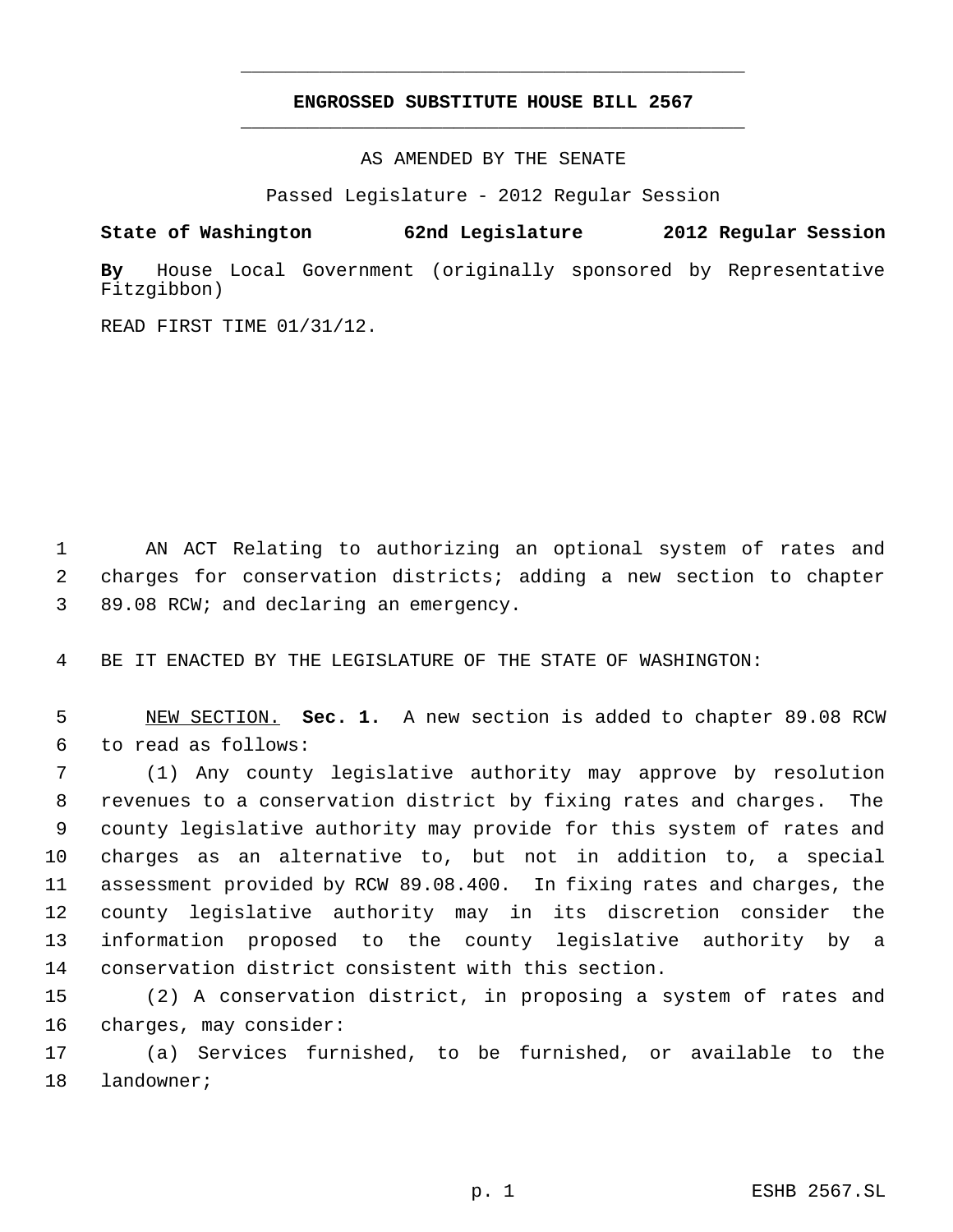(b) Benefits received, to be received, or available to the property;

(c) The character and use of land;

 (d) The nonprofit public benefit status, as defined in RCW 24.03.490, of the land user;

 (e) The income level of persons served or provided benefits under this chapter, including senior citizens and disabled persons; or

 (f) Any other matters that present a reasonable difference as a ground for distinction.

 (3)(a) The system of rates and charges may include an annual per acre amount, an annual per parcel amount, or an annual per parcel amount plus an annual per acre amount. If included in the system of rates and charges, the maximum annual per acre rate or charge shall not exceed ten cents per acre. The maximum annual per parcel rate shall not exceed five dollars, except that for counties with a population of over one million five hundred thousand persons, the maximum annual per parcel rate shall not exceed ten dollars.

 (b) Public land, including lands owned or held by the state, shall be subject to rates and charges to the same extent as privately owned lands. The procedures provided in chapter 79.44 RCW shall be followed if lands owned or held by the state are subject to the rates and charges of a conservation district.

 (c) Forest lands used solely for the planting, growing, or harvesting of trees may be subject to rates and charges if such lands are served by the activities of the conservation district. However, if the system of rates and charges includes an annual per acre amount or an annual per parcel amount plus an annual per acre amount, the per acre rate or charge on such forest lands shall not exceed one-tenth of the weighted average per acre rate or charge on all other lands within the conservation district that are subject to rates and charges. The calculation of the weighted average per acre shall be a ratio calculated as follows: (i) The numerator shall be the total amount of money estimated to be derived from the per acre special rates and charges on the nonforest lands in the conservation district; and (ii) the denominator shall be the total number of nonforest land acres in the conservation district that are served by the activities of the conservation district and that are subject to the rates or charges of the conservation district. No more than ten thousand acres of such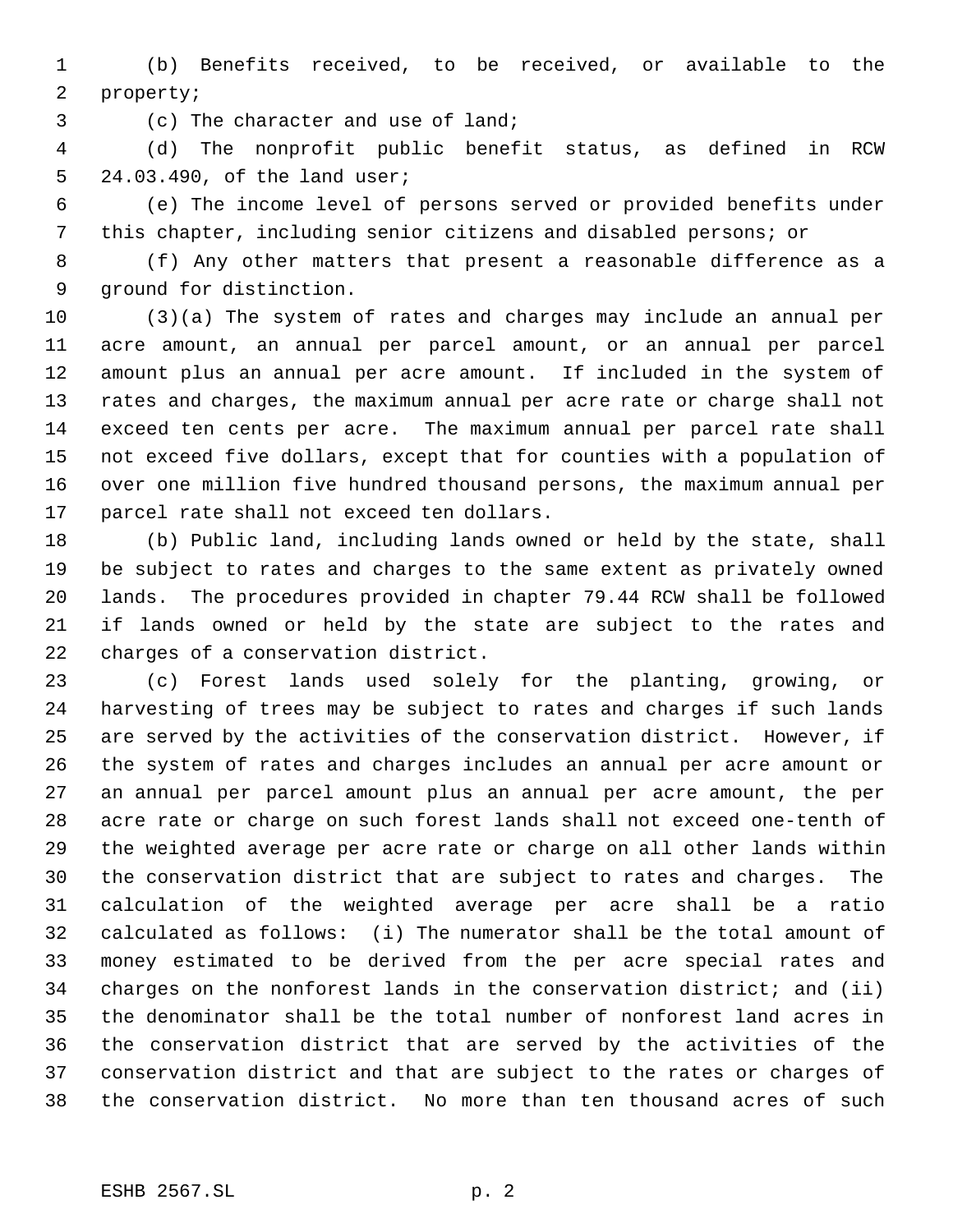forest lands that is both owned by the same person or entity and is located in the same conservation district may be subject to the rates and charges that are imposed for that conservation district in any year. Per parcel charges shall not be imposed on forest land parcels. However, in lieu of a per parcel charge, a charge of up to three dollars per forest landowner may be imposed on each owner of forest lands whose forest lands are subject to a per acre rate or charge.

 (4) The consideration, development, adoption, and implementation of a system of rates and charges shall follow the same public notice and hearing process and be subject to the same procedure and authority of RCW 89.08.400(2).

 (5)(a) Following the adoption of a system of rates and charges, the conservation district board of supervisors shall establish by resolution a process providing for landowner appeals of the individual rates and charges as applicable to a parcel or parcels.

 (b) Any appeal must be filed by the landowner with the conservation district no later than twenty-one days after the date property taxes are due. The decision of the board of supervisors regarding any appeal shall be final and conclusive.

 (c) Any appeal of the decision of the board shall be to the superior court of the county in which the district is located, and served and filed within twenty-one days of the date of the board's written decision.

 (6) A conservation district shall prepare a roll that implements the system of rates and charges approved by the county legislative authority. The rates and charges from the roll shall be spread by the county assessor as a separate item on the tax rolls and shall be collected and accounted for with property taxes by the county treasurer. The amount of the rates and charges shall constitute a lien against the land that shall be subject to the same conditions as a tax lien, and collected by the treasurer in the same manner as delinquent real property taxes, and subject to the same interest and penalty as for delinquent property taxes. The county treasurer shall deduct an amount from the collected rates and charges, as established by the county legislative authority, to cover the costs incurred by the county assessor and county treasurer in spreading and collecting the rates and charges, but not to exceed the actual costs of such work. All